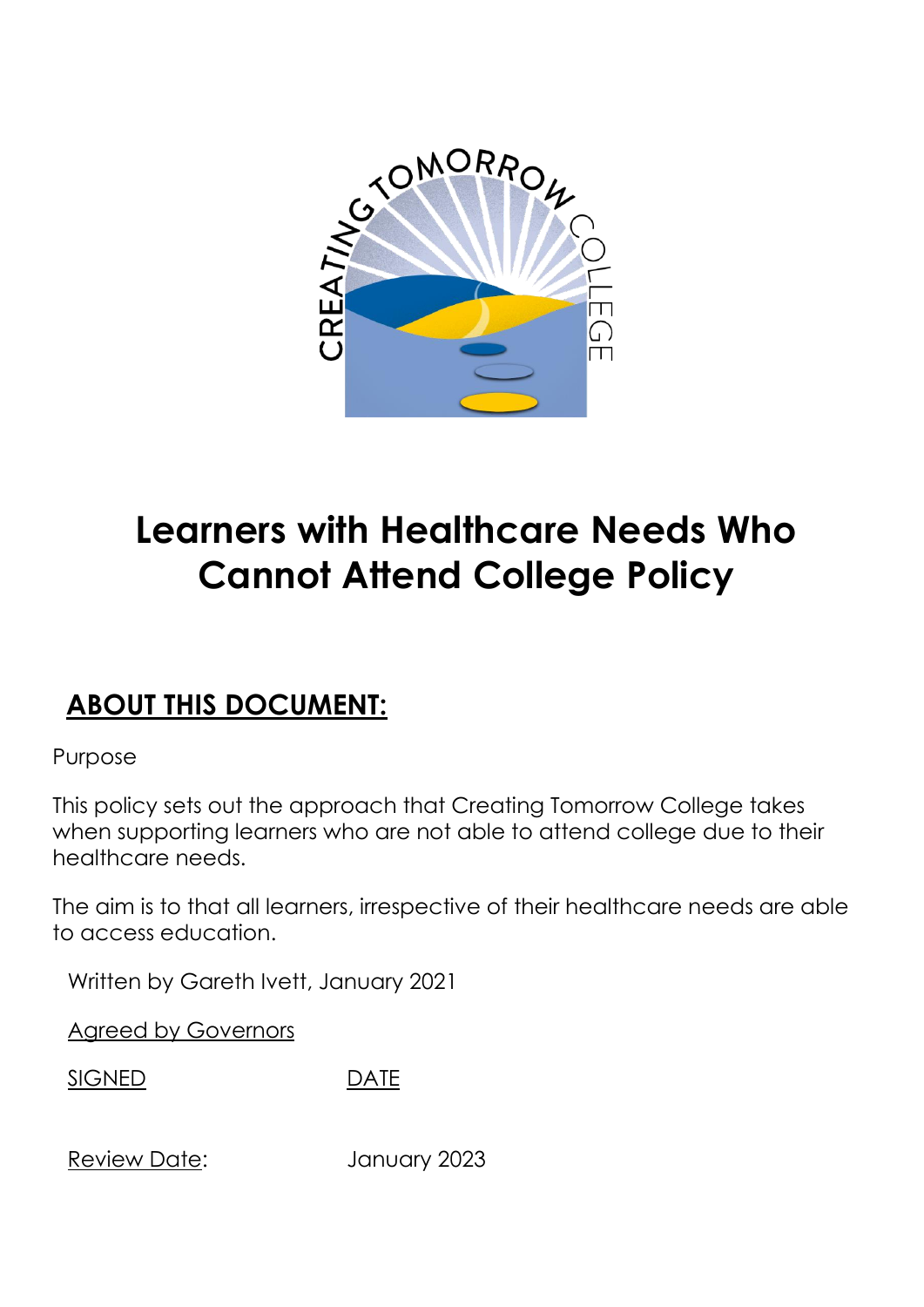# **Wellbeing in our Trust**

Supporting children and young people who are ill, by its very nature, can be challenging and so this document aims to set out procedures to be followed to minimize what can be a difficult time.

We are all affected by poor physical and mental health at times during our lives and it is important the appropriate support is available in a timely manner.

Health and wellbeing is everyone's responsibility and we encourage an open and honest culture whereby anyone can discuss any issues they may have.

The Trustees of Creating Tomorrow take the health and wellbeing of all employees seriously and are committed to supporting our staff. The Trustees ensure that support for staff is available through:

- Effective line management
- Commitment to reducing workload
- Supportive and professional working environments
- Employee support programs
	- o Health Assured (confidential counselling support available through Perkbox account).
	- o The Teacher Support Line telephone number 08000 562561 or website [www.teachersupport.info](http://www.teachersupport.info/)
	- and Wellbeing Policy easily accessible to families.
	- Share ideas about how families can support positive mental health in their children, for example links through our website, outside speakers, access to our specialists
	- Keep families informed about the mental health topics their children are learning about in PSHE and share ideas for extending and exploring this learning at home.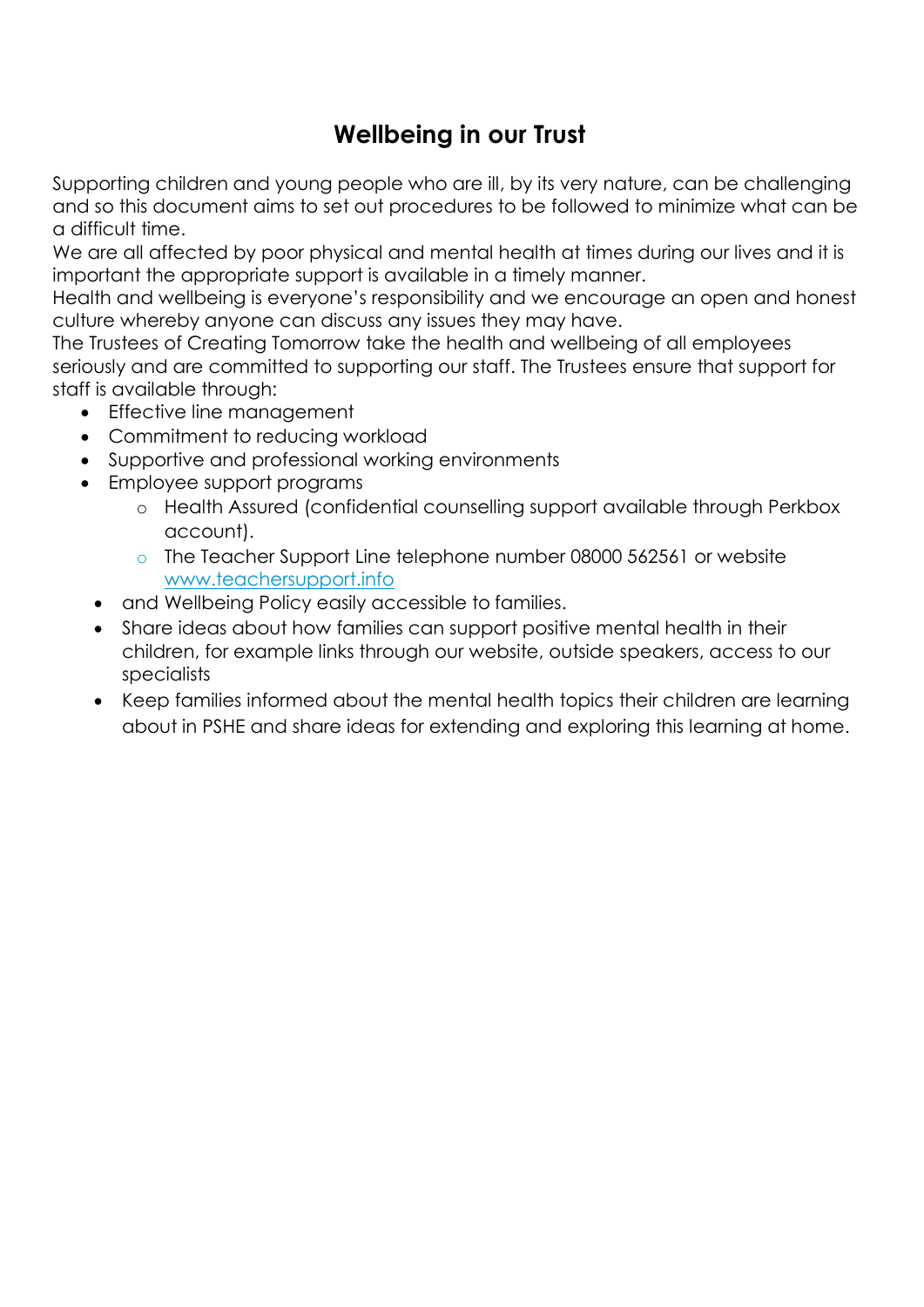# **Contents**

### <span id="page-2-0"></span>**1. Aims**

This policy aims to ensure that:

- Suitable education is arranged for learners on roll who cannot attend college due to health needs
- Learners, staff and parents understand what the college is responsible for when this education is being provided by the local authority

## <span id="page-2-1"></span>**2. Legislation and guidance**

This policy reflects the requirements of the **Education Act 1996**.

It also based on guidance provided by Northamptonshire County Council, entitled Ensuring a Good Education for Children who Cannot Attend School Because of Health Care Needs [\(March](https://www.northamptonshire.gov.uk/councilservices/children-families-education/SEND/local-offer/Downloads/09.18-northants-la-policy-for-pupils-with-medical-needs.pdf)  [2019\).](https://www.northamptonshire.gov.uk/councilservices/children-families-education/SEND/local-offer/Downloads/09.18-northants-la-policy-for-pupils-with-medical-needs.pdf)

This policy complies with our funding agreement and articles of association.

### <span id="page-2-2"></span>**3. The responsibilities of the college**

All schools and the college within Creating Tomorrow Trust take their responsibilities towards their learners seriously and follow the good practice derived from 'Ensuring a good education for children who cannot school because of health needs' [\(DfE 2013\)](https://www.gov.uk/government/publications/education-for-children-with-health-needs-who-cannot-attend-school)

### **3.1 If the college makes arrangements**

Initially, the college will attempt to make arrangements to deliver suitable education for learners with health needs who cannot attend school.

The person responsible for making and monitoring these arrangements will be Carole Wilson-Frizzell (Director of College) who will assess the appropriateness of suitable education with the learner's family and delegate the arrangements to the college tutor.

These arrangements of education will be personalised based on the learner's needs (medical and SEND).

Families have a key role to play in the education of their learner and can provide key information to ensure the teaching is successful and so as soon as a concern that education is / maybe disrupted a meeting will be convened so that support and arrangements can be planned to ensure any disruption to learning is minimised. In the case of young people who are looked after, the local authority and primary care givers will fulfil this role. Young people themselves will be involved in the decision making process, appropriate to age and maturity.

The college will liaise with families to plan the return to school which, for example, may include a phased return to build stamina for the school day.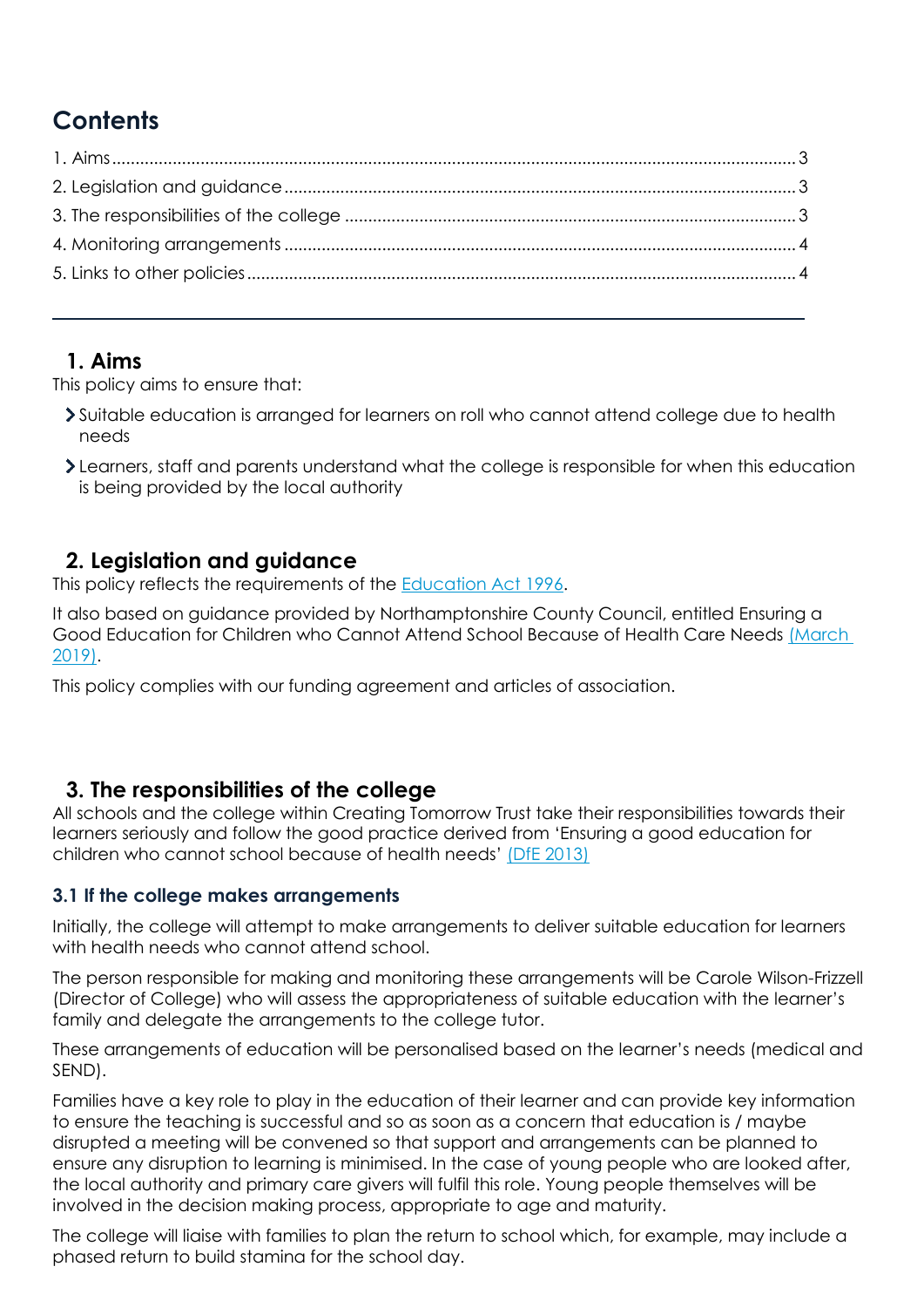#### **3.2 If the local authority makes arrangements**

If the school can't make suitable arrangements, Northants Local Authority will become responsible for arranging suitable education for these young people.

Within Northamptonshire, the strategic lead for SEND is the named NCC officer with responsibility for the education of young people with additional health needs.

The responsibility for the education provision for young people with additional health needs that cannot be met in a college setting has been delegated to the Hospital and Outreach Education (HOE). HOE and the referring college will decide how best to support the young person, this could be via HOE or by the college with additional support and advice.

HOE may provide appropriate education, or may provide advice to the college on the best way to support any learner with additional health needs, once requested by the college, and as soon as it is clear that the young person will be away from college for 15 days or more or is too unwell to access education at college. The 15 days can be consecutive or cumulative within a 12 month period.

HOE will retain good links with schools and colleges and ensure that they are aware of their responsibilities so that young people can be reintegrated back into college as quickly and smoothly as possible. The college will be expected to maintain contact with the learner and the families through emails, letters, newsletters and invites to college events etc.

In cases where the local authority makes arrangements, the college will:

- Work constructively with the local authority, providers, relevant agencies and parents to ensure the best outcomes for the learner
- Share information with the local authority and relevant health services as required
- Help make sure that the provision offered to the learner is as effective as possible and that the young person can be reintegrated back into college successfully

When reintegration is anticipated, work with the local authority to:

- Plan for consistent provision during and after the period of education outside the college, allowing the learner to access the same curriculum and materials that they would have used in college as far as possible
- Enable the learner to stay in touch with college life (e.g. through newsletters, emails, invitations to college events or internet links to lessons from their college)
- Create individually tailored reintegration plans for each young person returning to college
- <span id="page-3-1"></span><span id="page-3-0"></span>Consider whether any reasonable adjustments need to be made

#### **4. Monitoring arrangements**

This policy will be reviewed annually by Gareth Ivett (Strategic Lead for the College). At every review, it will be approved by the governing board.

#### **5. Links to other policies**

This policy links to the following policies:

- Wellbeing
- Relationships
- > Accessibility plan